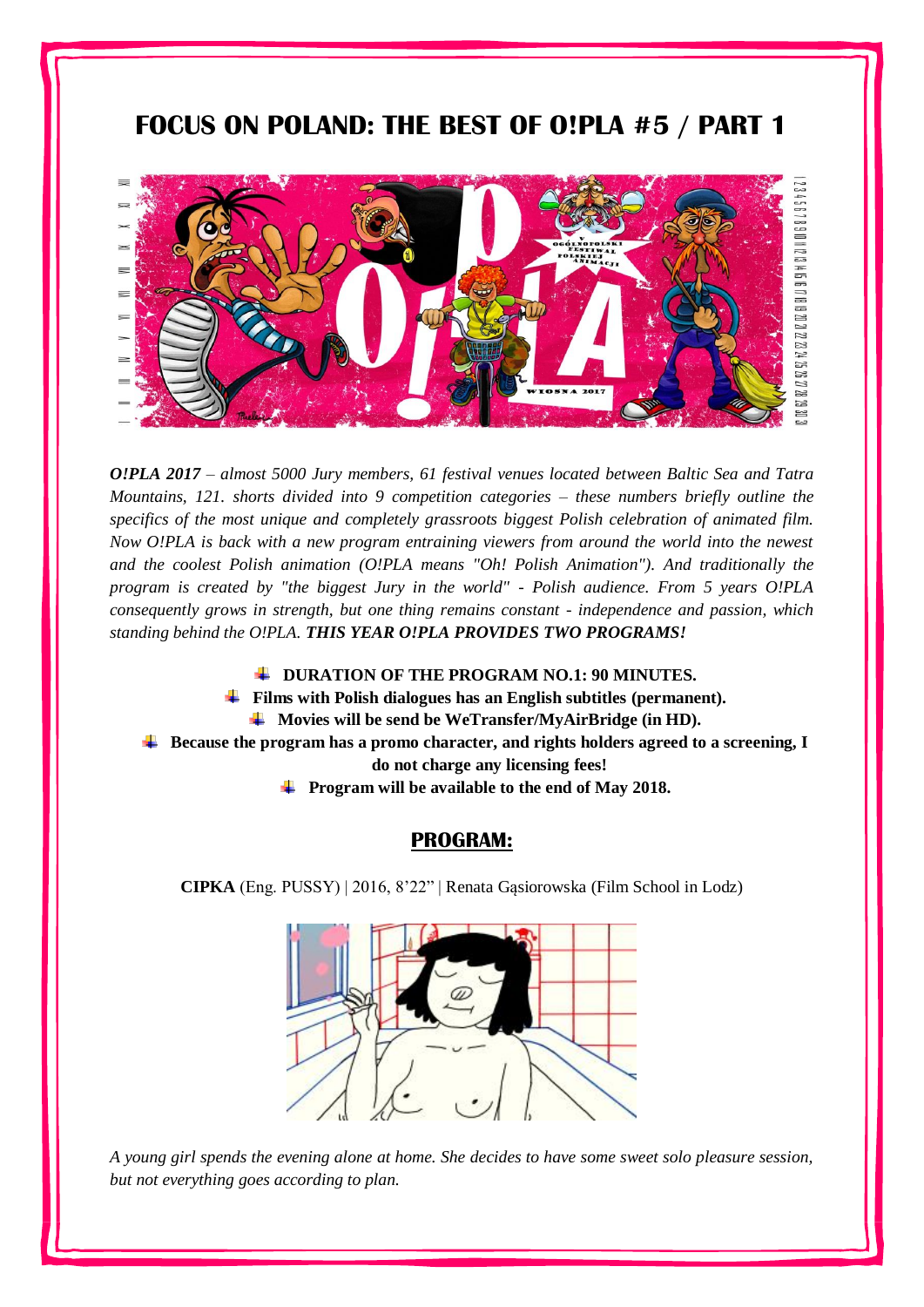**GYROS DANCE** | 2016, 14'39" | Piotr Loc Hoang Ngoc (FUMI Studio)



*In a city where it's crowded and a lot of sunshine two mice live together under one roof, close to each other and very different. The house is also their place of work, the work is boring and hard. He is fine with that, she dreams of being a TV star.*

**PIES SCHROEDINGERA** (Eng. SCHROEDINGER'S DOG) | 2016, 8'51" | Natalia Krawczuk (Film School in Lodz)



*Schrodinger's cat is a cat that is both: alive and dead. Sometimes relationships between people resemble that cat. Brief history of Mr, Ms, their dog and their couch.*

**ALEGORIA EKOLOGICZNA CZYLI LEOKADII I ILDEFONSA ŁYP WSTECZ** (Eng. Ecological Allegory or Leokadia and Ildefons's Glance Back) | 2016, 6'17" | Tomasz Pawlak



*Ildefons is a designer. He has just got an impressive payment for his latest invention and together with his wife, Leokadia, they decide to spend the money on a trip to a remote, quiet place where they spent their engagement period. Unfortunately, their arrival there brings disappointment…*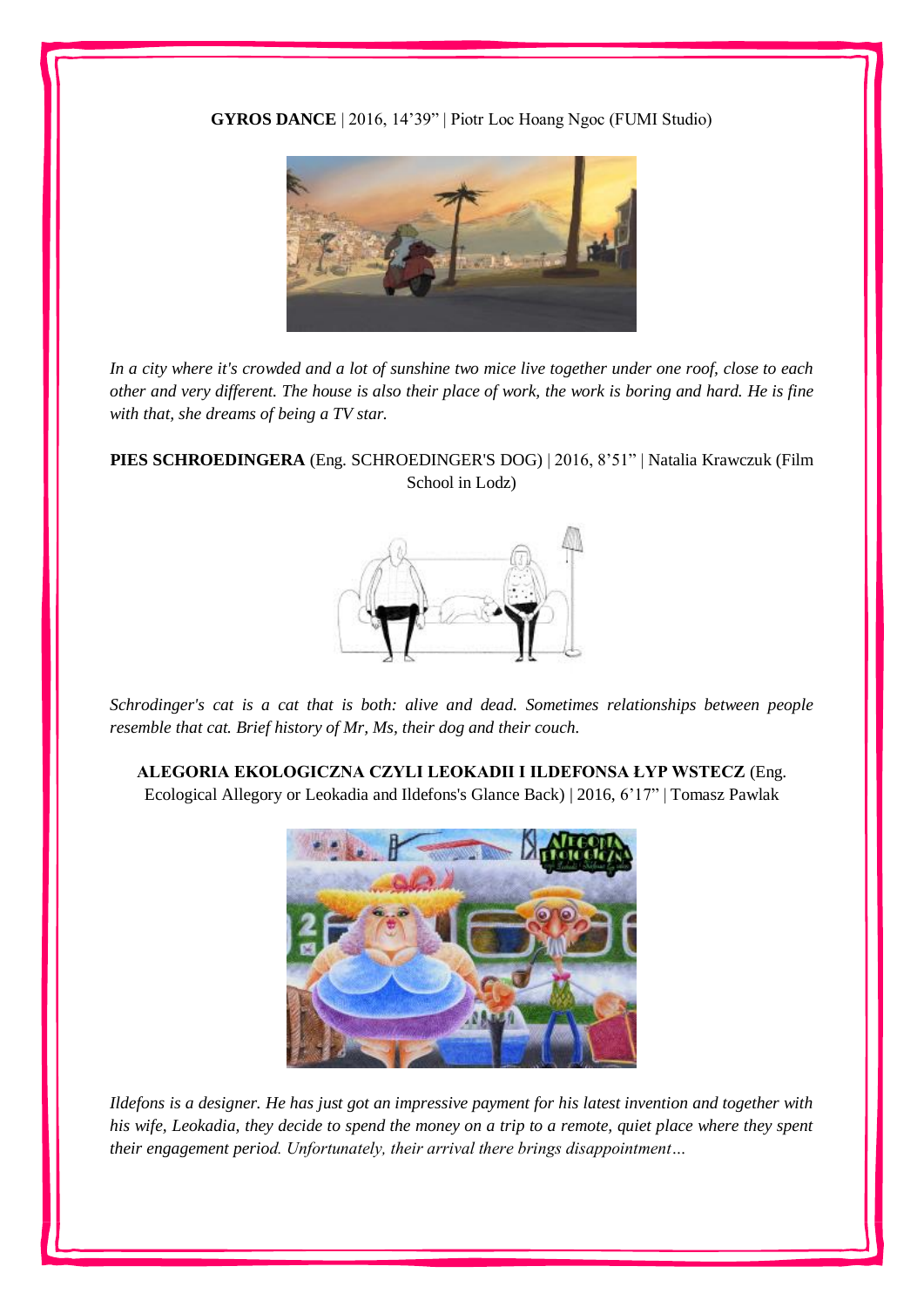## **MONUMENT** | 2016, 2'30" | Marcin Giżycki



*The film depicts secret life of monumental sculptures designed by Jerzy Jarnuszkiewicz for the Soviet Military Cemetery in Warsaw (Poland).* 



**WIKING** (Eng. VIKING) | 2015, 1'53" | Wiktor Pietrzak (PJATK WARSAW)

*Sometimes alcohol stimulate imagination too much ...*

**FIGURY NIEMOŻLIWE I INNE HISTORIE II** (Eng. IMPOSSIBLE FIGURES AND OTHER STORIES II) | 2016, 15' | Marta Pajek (Animoon)



*The protagonist of the film is a woman who trips and falls, while rushing around the house. She gets up, only to discover, that her home has unusual features – it is built from paradoxes, filled with illusions and covered with patterns.*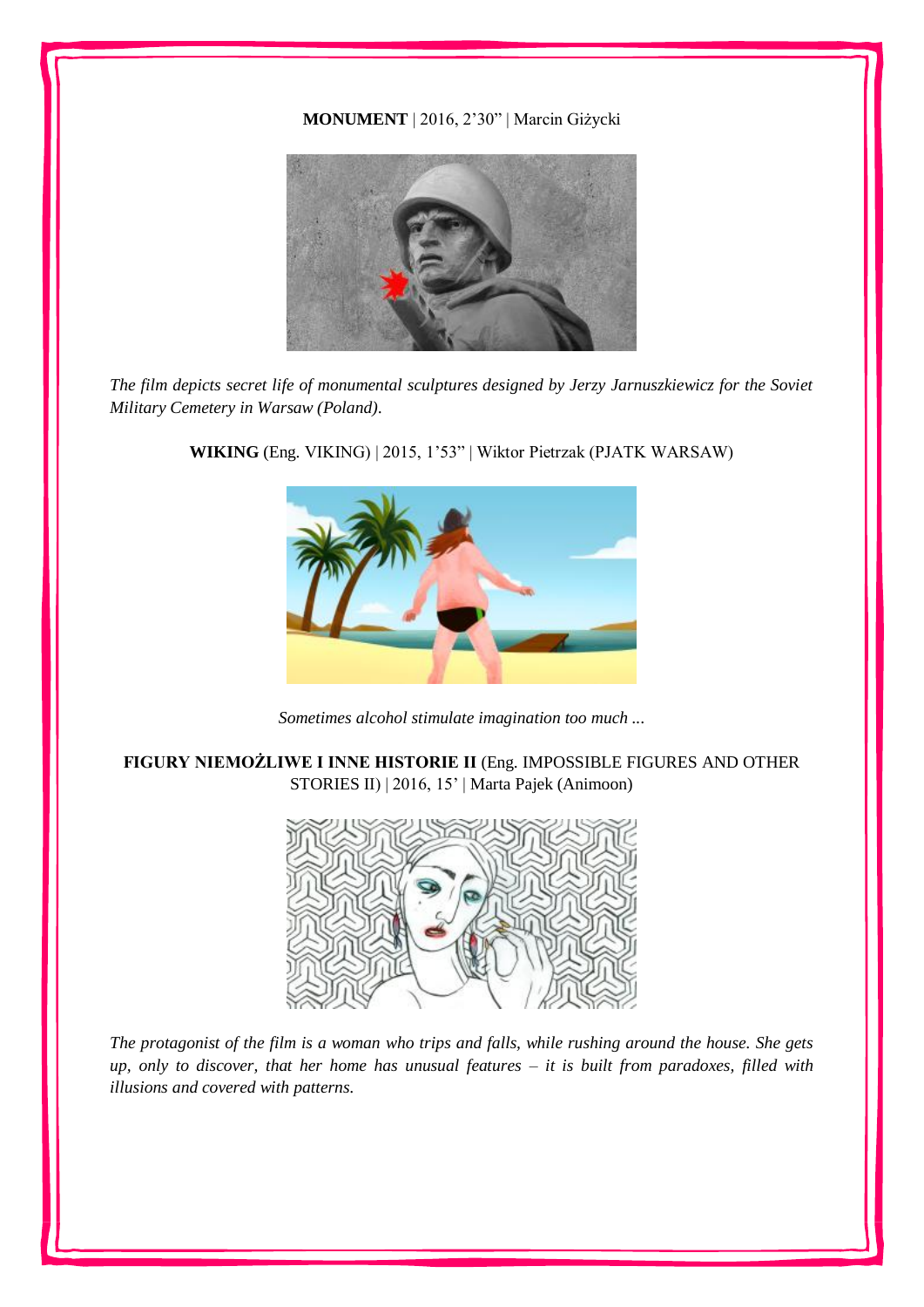## **POINTING TO A MARVEL** (2016, 4'02"), Maciej Bączyk | Lotto



*A mysterious animated music video, which is like an police investigation...*

**TA NIESFORNA CIELESNOŚĆ** (Eng. THIS WAYWARD CARNALITY) | 2015, 9'45" | Joanna Wójcik (Marek Serafiński Studio)



*A liberated grandma visits her grandson and tries to introduce him into the world of sexual relations with his own body…*

**BANKIET** (Eng. BANQUET) | 2016, 3'50" | Julia Orlik (Film School in Lodz)



*The main character is on a banquet and he can't find himself on this situation. To keep up with the rest, he starts repeating the actions performed by other guests.*